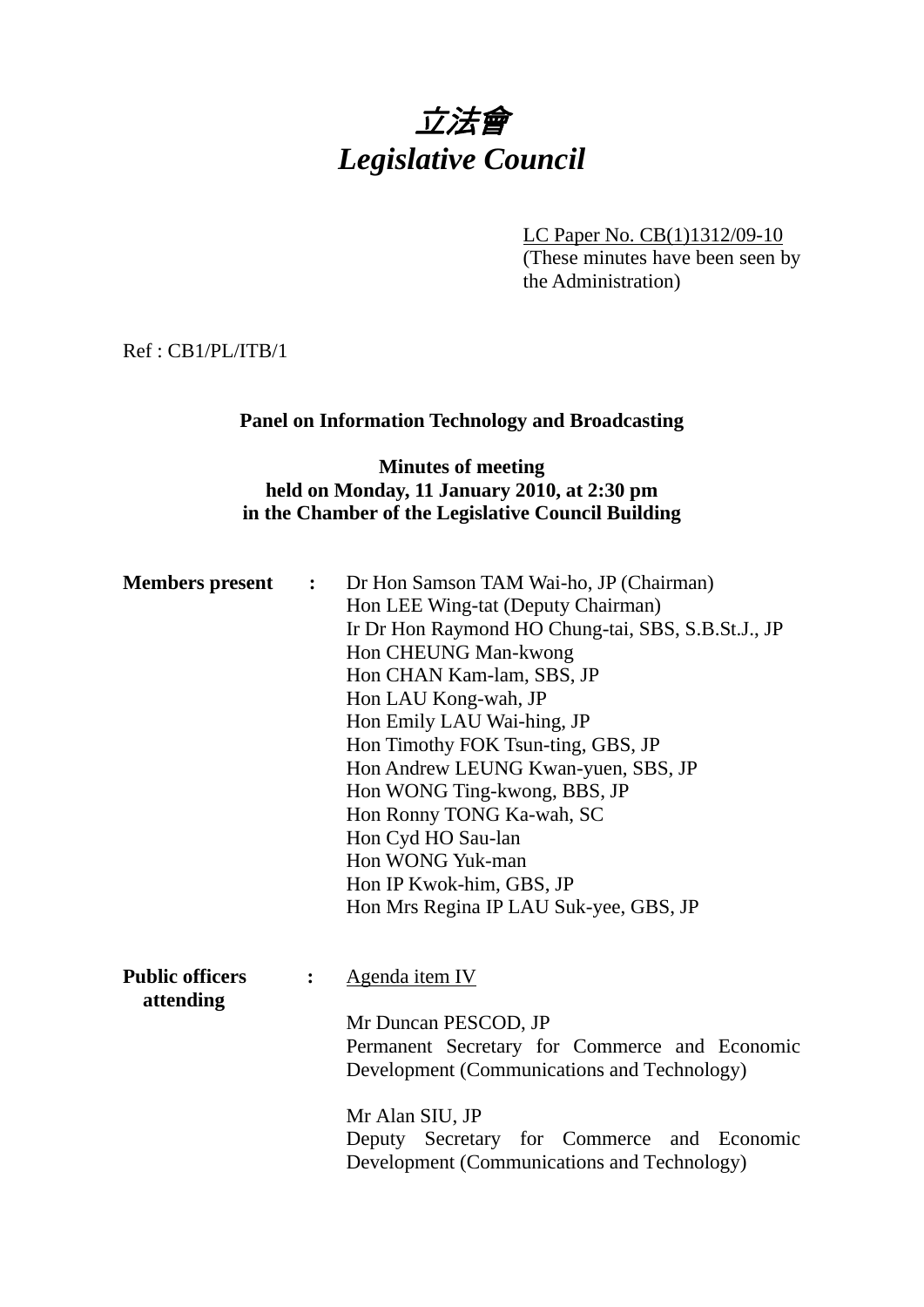Ms Ida LEE Principal Assistant Secretary for Commerce and Economic Development (Communications and Technology)B

Mrs Marion LAI, JP Director-General of Telecommunications

Mr HA Yung-kuen Deputy Director-General of Telecommunications

Agenda item V

Mrs Rita LAU, JP Secretary for Commerce and Economic Development

Mr Duncan PESCOD, JP Permanent Secretary for Commerce and Economic Development (Communications and Technology)

Mr Alan SIU, JP Deputy Secretary for Commerce and Economic Development (Communications and Technology)

Ms Ida LEE Principal Assistant Secretary for Commerce and Economic Development (Communications and Technology)B

#### Agenda item VI

Mr Duncan PESCOD, JP Permanent Secretary for Commerce and Economic Development (Communications and Technology)

Mr Alan SIU, JP Deputy Secretary for Commerce and Economic Development (Communications and Technology)

Ms Ida LEE Principal Assistant Secretary for Commerce and Economic Development (Communications and Technology)B

Mrs Marion LAI, JP Director-General of Telecommunications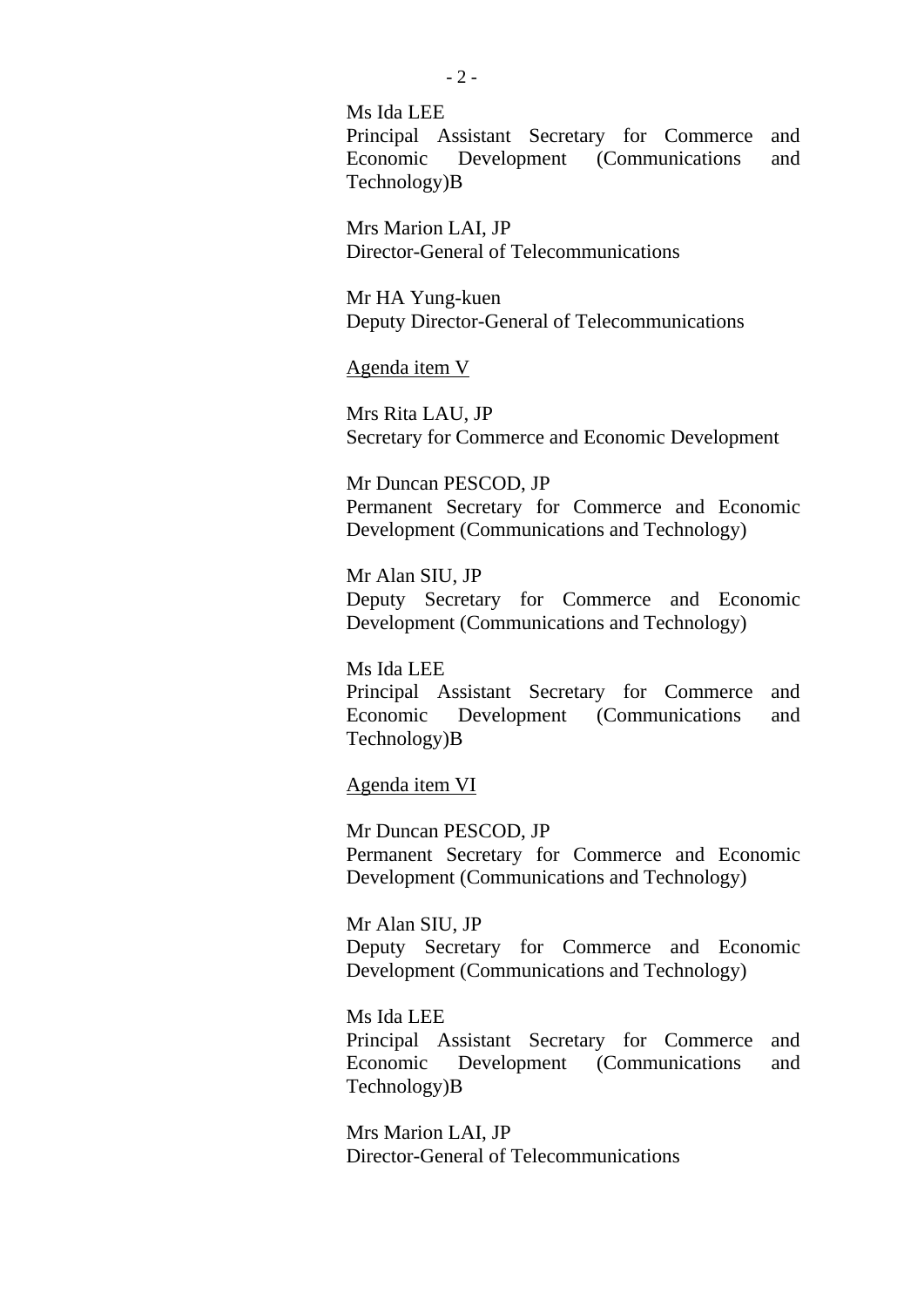|        |                                                                                                                                                                                                                                                                                                       |                | Mr HA Yung-kuen                                                                                                                              |  |  |  |  |
|--------|-------------------------------------------------------------------------------------------------------------------------------------------------------------------------------------------------------------------------------------------------------------------------------------------------------|----------------|----------------------------------------------------------------------------------------------------------------------------------------------|--|--|--|--|
|        |                                                                                                                                                                                                                                                                                                       |                | Deputy Director-General of Telecommunications                                                                                                |  |  |  |  |
|        | <b>Attendance by</b>                                                                                                                                                                                                                                                                                  | $\ddot{\cdot}$ | Agenda item VI                                                                                                                               |  |  |  |  |
|        | invitation                                                                                                                                                                                                                                                                                            |                | <b>Consumer Council</b>                                                                                                                      |  |  |  |  |
|        |                                                                                                                                                                                                                                                                                                       |                | Ms Connie LAU<br><b>Chief Executive</b>                                                                                                      |  |  |  |  |
|        |                                                                                                                                                                                                                                                                                                       |                | Ms Sana LAI<br>Head, Complaints & Advice Division                                                                                            |  |  |  |  |
|        |                                                                                                                                                                                                                                                                                                       |                | <b>Communications Association of Hong Kong</b>                                                                                               |  |  |  |  |
|        |                                                                                                                                                                                                                                                                                                       |                | Dr Hubert CHAN<br>Chairman                                                                                                                   |  |  |  |  |
|        | <b>Clerk in attendance:</b><br><b>Staff in attendance</b><br>$\ddot{\bullet}$                                                                                                                                                                                                                         |                | Ms YUE Tin-po<br>Chief Council Secretary (1)3<br>Mr Bonny LOO<br><b>Assistant Legal Advisor 3</b>                                            |  |  |  |  |
|        |                                                                                                                                                                                                                                                                                                       |                |                                                                                                                                              |  |  |  |  |
|        |                                                                                                                                                                                                                                                                                                       |                | <b>Ms Annette LAM</b><br>Senior Council Secretary (1)3                                                                                       |  |  |  |  |
|        |                                                                                                                                                                                                                                                                                                       |                | Ms May LEUNG<br>Legislative Assistant (1)6                                                                                                   |  |  |  |  |
|        |                                                                                                                                                                                                                                                                                                       |                |                                                                                                                                              |  |  |  |  |
| Action | I.                                                                                                                                                                                                                                                                                                    |                | <b>Confirmation of minutes of meeting</b><br>(LC Paper No. CB(1)799/09-10<br>-- Minutes of meeting held<br><sub>on</sub><br>9 November 2009) |  |  |  |  |
|        |                                                                                                                                                                                                                                                                                                       |                | The minutes of the meeting held on 9 November 2009 were confirmed.                                                                           |  |  |  |  |
|        | II.<br>Information paper issued since the last meeting<br>(LC Paper No. CB(1)738/09-10(01)<br>-- Administration's response dated 18<br>December 2009 to the submission<br>(Chinese version only)<br>from Taxi and Public Light Bus<br>Concern Group as set out in LC<br>Paper No. CB(1)664/09-10(02)) |                |                                                                                                                                              |  |  |  |  |

- 3 -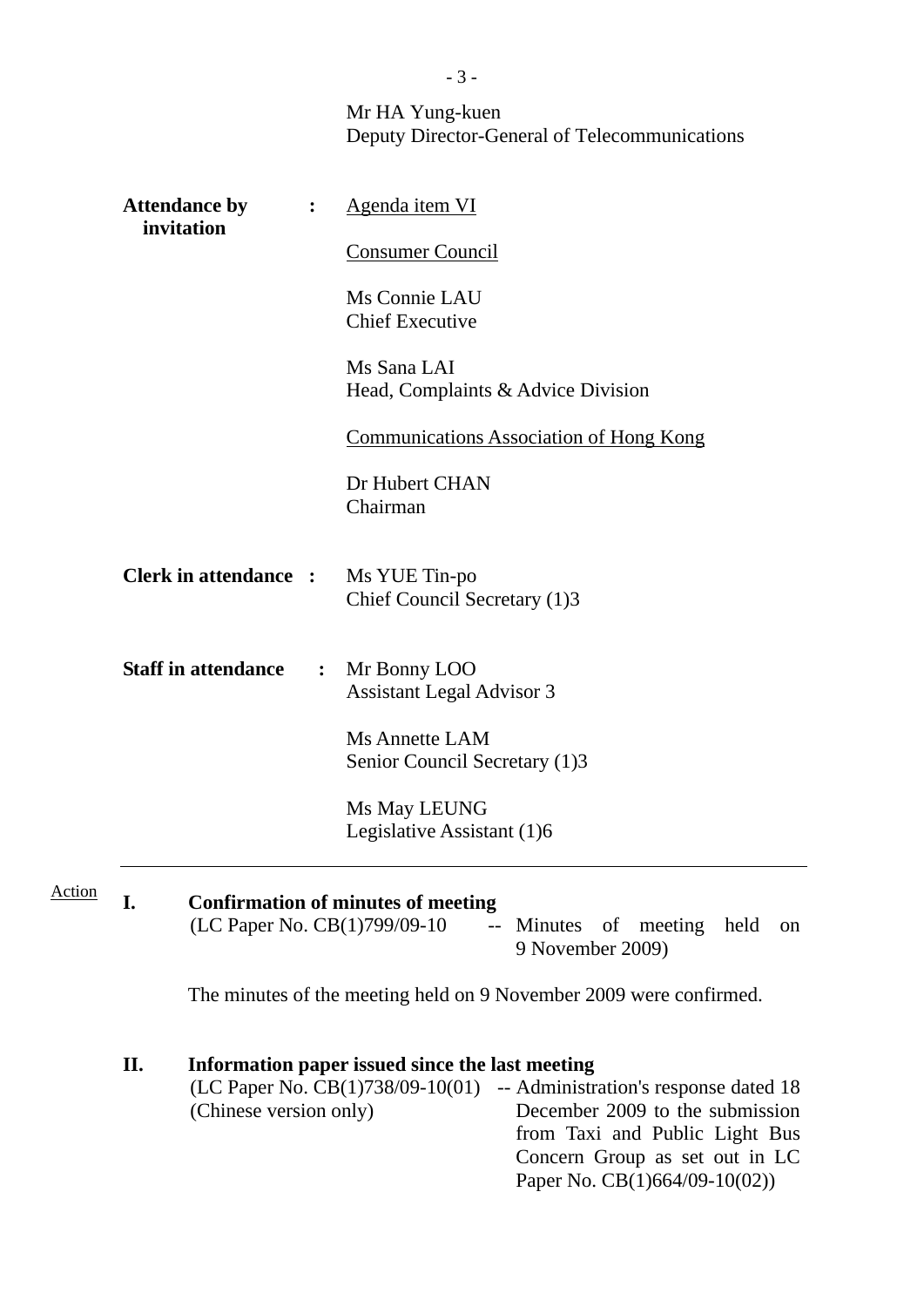## $Action$

2. Members noted that the above paper had been issued for the Panel's information.

#### **III. Date of next meeting and items for discussion**  $(LC$  Paper No.  $CB(1)821/09-10(01)$  -- List of outstanding items for discussion LC Paper No.  $CB(1)821/09-10(02)$  -- List of follow-up actions LC Paper No.  $CB(1)877/09-10(01)$  -- Letter dated 11 January 2010 from *(tabled at the meeting and subsequently issued on 13 January 2010)*  Hon Emily LAU on suggested items for discussion (Chinese version only))

3. Members noted that the next regular Panel meeting would be held on 8 February 2010 at 2:30 pm to discuss the following items:

- (a) Review of telephone directory enquiry service; and
- (b) Spectrum Utilization Fee.

(*Post-meeting note*: At the request of the Administration and with the concurrence of the Chairman, agenda item (b) was subsequently replaced by the "Annual report on Cyberport".)

4. The Chairman referred to Ms Emily LAU's letter dated 11 January (LC Paper No. CB(1)877/09-10(01) tabled at the meeting) on suggested items for discussion, and invited members' comments. Members discussed Ms LAU's suggestion of the Panel Chairman moving a motion on Public service broadcasting (PSB) and the future of Radio Television Hong Kong (RTHK) in the Legislative Council (LegCo). Noting that the Administration would report the findings to the Panel after careful consideration of all the views received during the consultation process in relation to PSB and the future of RTHK, Mr LAU Kong-wah said that individual members instead of the Panel might move a motion on the matter at the LegCo meeting. In this connection, the Chairman requested the Administration to expedite the collation of submissions and views received, and brief the Panel on the outcome of the public consultation as soon as practicable. As regards the mid-term review of the domestic free television programme service licences, the Permanent Secretary for Commerce and Industry (Communications and Technology) (PSCED(CT)) said that the Broadcasting Authority (BA) would submit its recommendations to the Chief Executive in Council after completion of the review. The Administration would report the latest development to the Panel in April 2010. Members urged the Administration to report the progress to the Panel as soon as possible.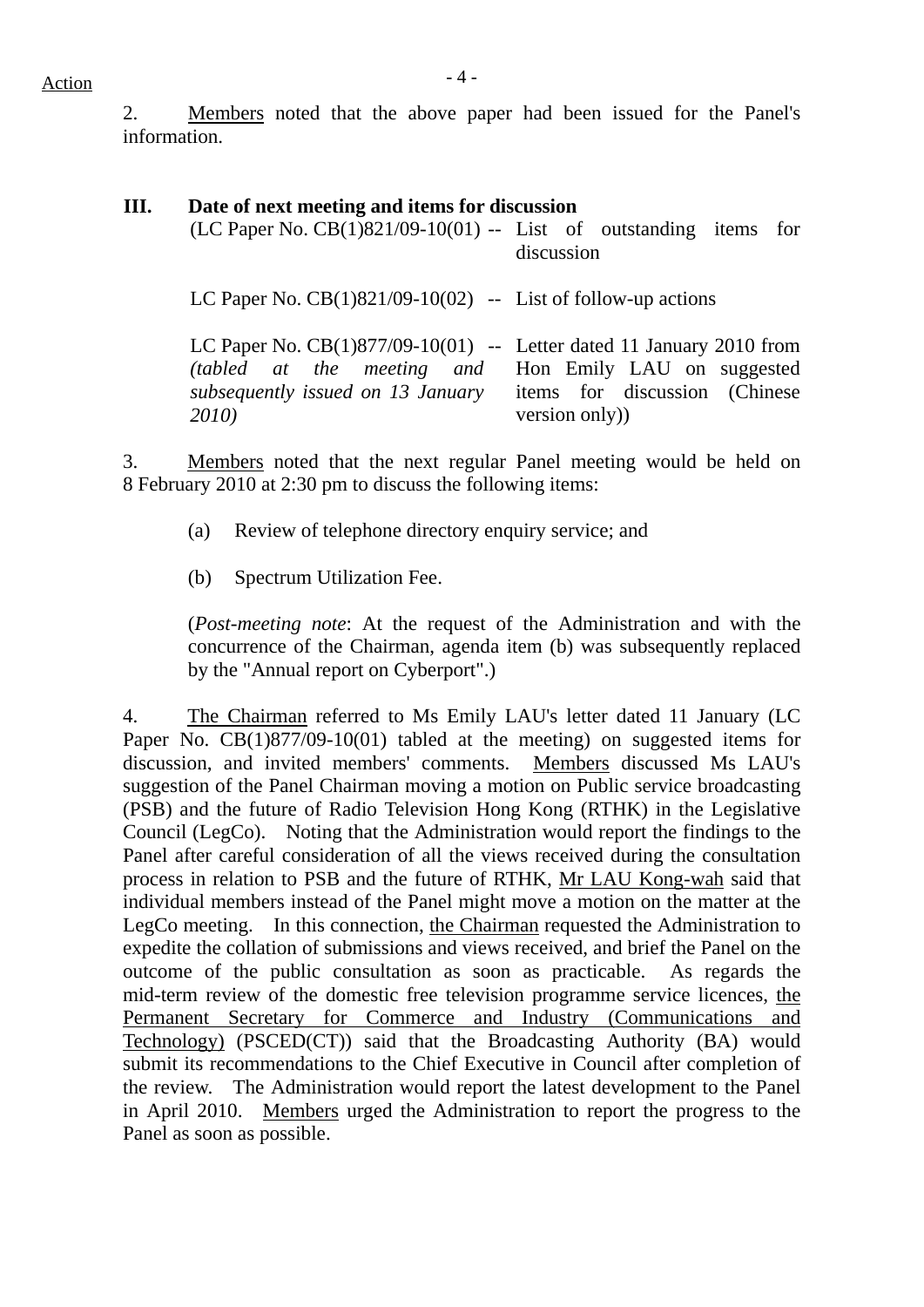5. Ms Emily LAU enquired about the action taken in relation to the complaint of unfair competition lodged by the Asia Television Limited against Television Broadcasts Limited. PSCED(CT) advised that the BA was now seeking further information from the two licencees concerned and would investigate the complaint in accordance with the Broadcasting Authority Ordinance (Cap. 391) (BAO). At the Panel's request, the Administration would provide an update on the progress of the investigation in due course.

**IV. Making available radio spectrum in the 850 MHz, 900 MHz and 2 GHz bands for public mobile services** (LC Paper No. CB(1)821/09-10(03) -- Administration's paper on public consultation on the assignment of the available frequency spectrum in the 850 MHz, 900 MHz and 2 GHz bands for public mobile services LC Paper No. CB(1)821/09-10(04) -- Consultation paper on assignment (English version only) of the available frequency spectrum in the 850 MHz, 900 MHz and 2 GHz bands dated 20 November 2009 LC Paper No.  $CB(1)821/09-10(05)$  -- Press release on public auctioning of frequency spectrum in the 850 MHz, 900 MHz and 2 GHz bands issued on 20 November 2009 LC Paper No. CB(1)847/09-10(01) -- Administration's paper on *(tabled at the meeting and subsequently issued via email on 12 January 2010)*  public consultation on the assignment of the available frequency spectrum in the 850 MHz, 900 MHz and 2 GHz bands for public mobile services (power-point presentation materials))

#### Presentation by the Administration

6. With the aid of power-point presentation, the Director-General of Telecommunications (DG of T) briefed members on the consultation exercise launched by the Office of the Telecommunications Authority (OFTA) on 20 November 2009 concerning the assignment of the available frequency spectrum in the 850 MHz band, 900 MHz band and 2 GHz band for public mobile services. Details of the proposals were set out in the Administration's paper (LC Paper No. CB(1)821/09-10(03)) and power-point material (LC Paper No.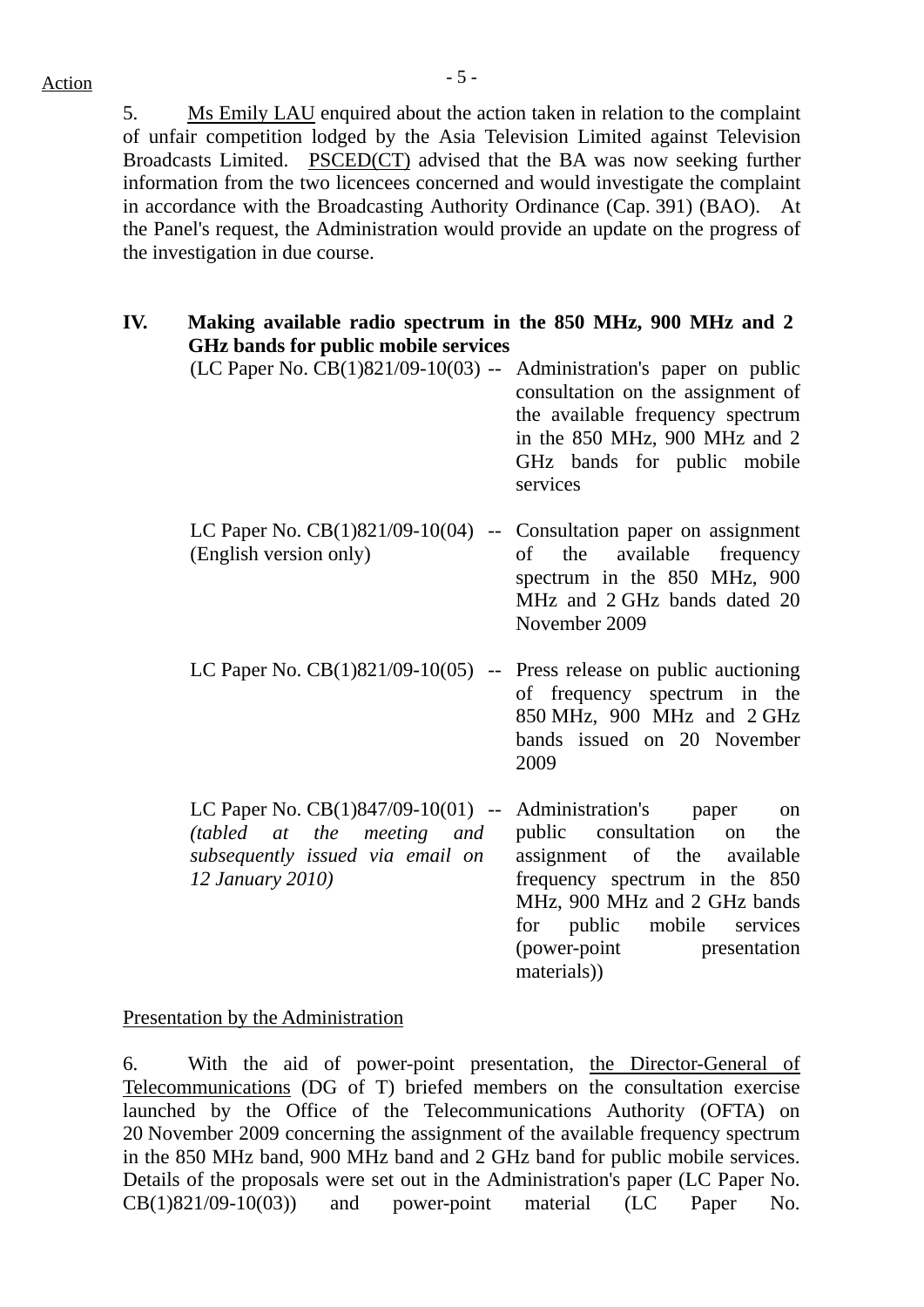$CB(1)847/09-10(01)$ . DG of T said that the consultation would end on 20 January 2010. Should the TA decide to proceed with the auction of spectrum, action would be initiated to make necessary amendments to the relevant subsidiary legislation to enable the release of the spectrum by auction and with payment of the Spectrum Utilization Fee (SUF). The auction of the frequency spectrum was tentatively planned to take place in the last quarter of 2010.

#### Discussion

#### *Quality and coverage of mobile telephony services in country parks and remote areas*

7. Mr CHAN Kam-lam supported the Administration's proposal to increase the supply of radio spectrum to enable the expansion of mobile telephony services and further service development in Hong Kong. He was of the view that apart from bringing in competition to provide users with more choices, the Administration should seek to improve the coverage in country parks and remote areas by making it compulsory for the successful bidders, be it incumbent mobile network operators (MNOs) or new entrants, to provide 100% coverage in these areas. He said that such a requirement was technically feasible and in the public interest. On the proposed network and service rollout obligation, Mr CHAN considered the requirement on the successful bidder to provide a minimum coverage of 50% of the population within five years from the issue of the licence too conservative. Given the significant growth of mobile telephony services in Hong Kong in recent years, with a market penetration reaching 170% as of August 2009, he said that MNOs should be required to provide 100% coverage to prevent spectrum hoarding and ensure the timely provision of advanced telecommunications services for the benefit of the public. Mr LAU Kong-wah shared a similar view. He said that public interests should take precedence over commercial interests and urged the Administration to provide incentives for MNOs to improve coverage in country parks and remote areas.

8. In response, DG of T said that more than 90% of the popular hiking trails were currently covered by different networks of MNOs. In view of the relatively large geographical area of the countryside, and the reception difficulties of certain remote areas, DG of T said that there would be practical difficulties in requiring every MNO to provide 100% coverage in all country parks and remote areas. To protect consumer interests, and in order not to unduly dampen investment sentiments, the proposed requirement of 50% coverage within five years was considered reasonable and acceptable. The same requirement had been imposed for the 3G spectrum licensed in October 2001 and the 2.5/2.6 GHz band licensed in March 2009. She said that under normal circumstances, it would be in the interests of the MNOs to roll out their networks as soon as practicable so as to extend their service coverage and increase their market share. Past experience showed that in most cases, MNOs had been able to provide nearly universal coverage within five years. She therefore did not anticipate any major problems for the incumbent MNOs and new entrants to provide near-100% coverage within five years. DG of T highlighted that the Government had all along been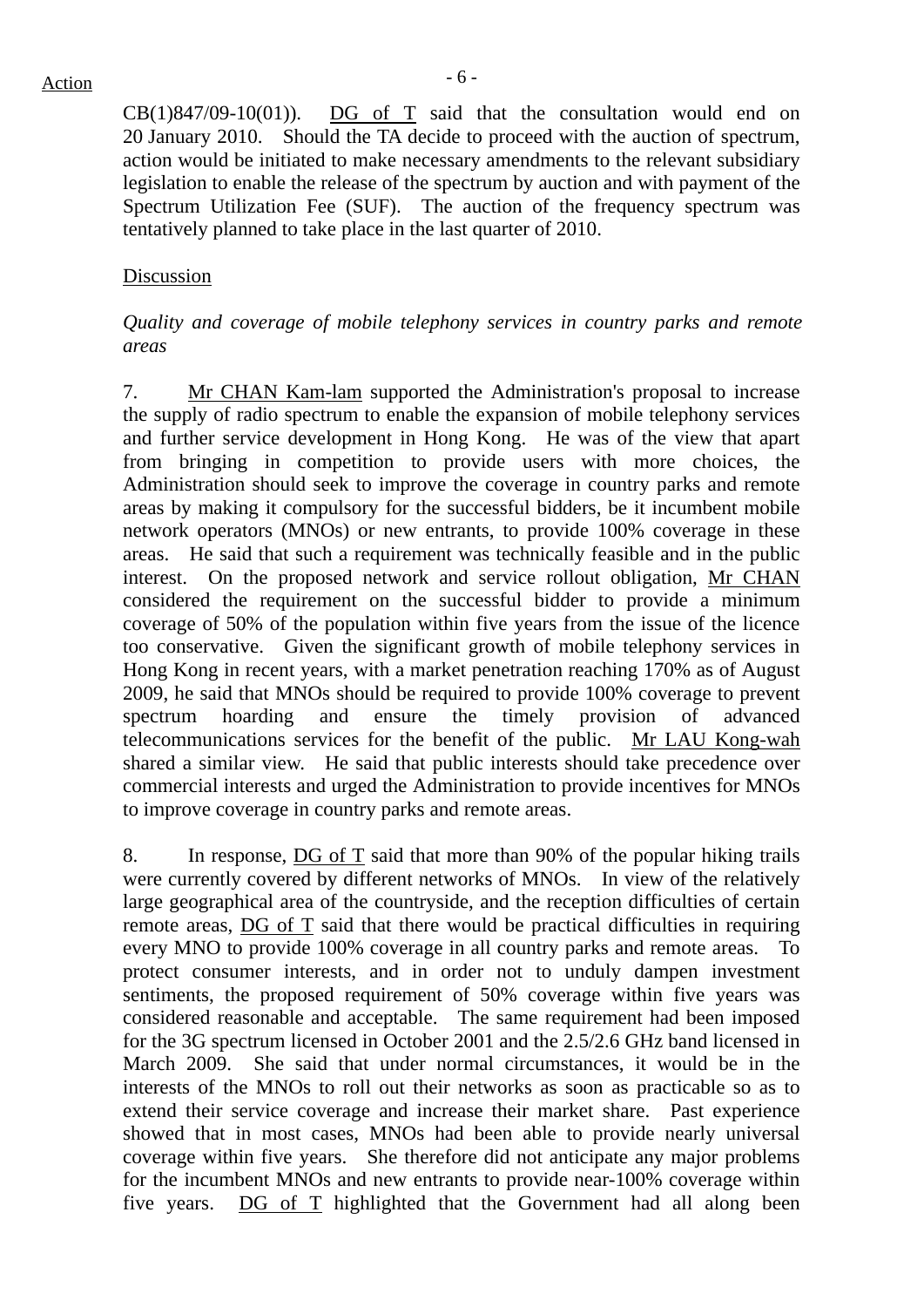### $Action$

encouraging MNOs to improve their service coverage in country parks and remote areas. To this end, a number of measures had been introduced to facilitate the installation of base stations in country parks and remote areas, including allowing the use of existing government hilltop sites and subletting Government land at nominal rental. In fact, the Secretary for Commerce and Economic Development had decided to waive SUF for the use of radio spectrum to serve solely country parks and prescribed remote areas. Similar to the case of radio spectrum in the 1800 MHz Band, the use of radio spectrum in the 900 MHz band solely for the provision of public mobile services in country parks and prescribed remote areas would not be subject to SUF.

9. Mr LAU Kong-wah noted that while more than 90% of the popular hiking trails were covered by mobile networks, not all country parks and hiking trails (particularly those less frequently used tracks) were covered by every MNO. As such, mobile phone users might have difficulty in calling for help in case of emergencies if the location was not covered by the mobile network being used.

10. In response, the Deputy Director-General of Telecommunications (DDG of T) advised that irrespective of which mobile network was used, mobile phone users could call for help in emergencies by dialing "112". Mr LAU Kong-wah observed that members of the public were more used to calling "999" in emergencies and enquired whether it was technically feasible for all calls to "999" be forwarded to "112". DDG of T replied that the forwarding arrangement was not technically feasible. He advised that while "999" was used for emergency calls in Hong Kong and the United Kingdom, different numbers were used in different jurisdictions and "112" was commonly adopted by member states of the European Union. PSCED(CT) advised that calls to "112" were automatically directed to the emergency call centre. He highlighted that "112" was for emergencies in country parks and "999" which Hong Kong citizens were familiar with would remain the standard number for general emergencies.

11. Ms Emily LAU asked about the number of calls that had been made to "112" so far. She urged the Administration to step up publicity to increase the public's awareness of the emergency number "112" used in country parks. DG of T noted Ms LAU's suggestion and said that no records had been kept for the number of calls made to "112".

#### *Maximizing the utilization of frequency spectrum*

12. Mrs Regina IP enquired about the amount of public revenue generated by the release of frequency spectrum. In view of the intense competition in the current telecommunications market, she expressed concern as to whether MNOs, in order to increase their competitive edge and maximize profits, would withhold re-investment for service improvement or resort to undesirable sales practices which would not be in public interest. She also enquired about the measures in place to tackle anti-competitive conduct and abuse of market dominance. In this connection, Ms Emily LAU sought information on the standard and quality of Hong Kong mobile phone services as compared with that of the neighbouring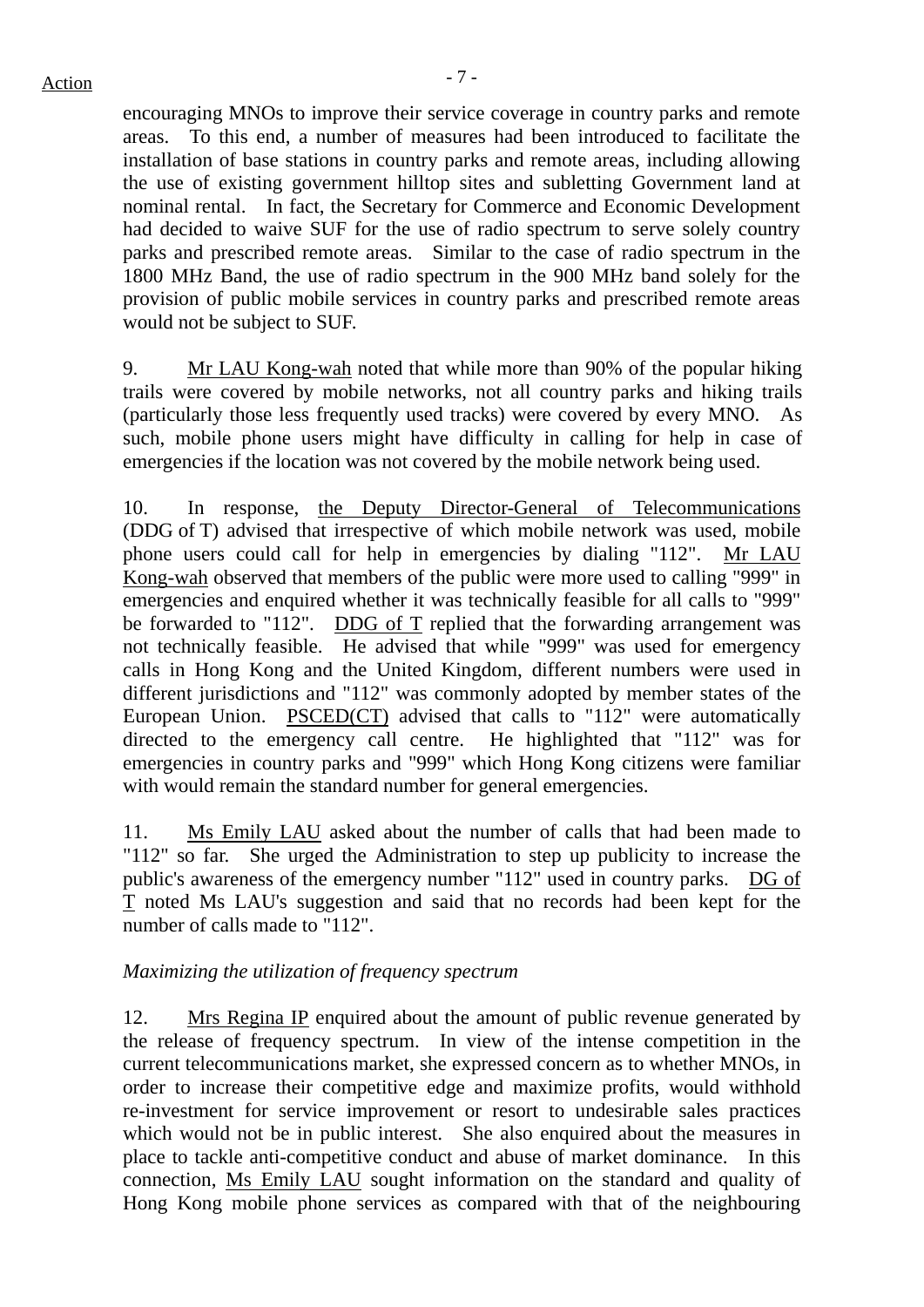Admin

#### countries and trade partners.

13. In response, DG of T said that the auction of 4G spectrum in 2009 had brought a revenue in the region of \$1,500 million.Apart from revenue, the release of additional spectrum to allow for the expansion of services was critical to the industry's development and enabled members of the public to enjoy the most advanced telecommunications services in Hong Kong. As spectrum was a scarce public resource, assignment by auction was considered an appropriate market means to reflect the economic value of the frequency spectrum as well as a fair, transparent, objective and economically efficient means to determine to whom the spectrum should be assigned. Competition matters such as anti-competitive conduct, discriminative practices as well as abuse of a dominant market position were presently regulated under the Telecommunications Ordinance (Cap. 106) (TO). The Administration would take actions as appropriate to enforce the relevant competition provisions. DG of T said that under the licence conditions, licence holders were required, among other things, to ensure the provision of service to the satisfaction of their customers. While consumers themselves would monitor quality and standard of services provided, the Administration would also keep a close watch on market situation and development for the protection of consumer interests. She said that Hong Kong's broadband access was on a par with the advanced economies and a recent study in the United Kingdom had ranked Hong Kong the third in the world. At members' request, the Administration undertook to provide detailed information on the study and the parameters for measurement deployed in the study.

> (*Post-meeting note*: The information provided by the Administration was circulated to members vide LC Paper No. CB(1)1277/09-10(01) on 1 March 2010.)

14. Referring to the current radio spectrum utilization, Mr WONG Ting-kwong enquired about the amount of assigned frequency that was currently unused, and the validity period of the frequency assignment. In response, DG of T said that while the Administration had been encouraging operators to maximize the use of the frequency spectrum assigned to them, the utilization would largely depend on technology development and the business investment plans of individual network operators. DDG of T informed the meeting that all available spectrum in the 90 MHz band auctioned in January 2009 were not yet put to use, pending the commercial availability of the next generation mobile equipment. A total of 20 MHz (5 MHz per the four operators) auctioned in 2001 was unused, pending the maturation of the Time Division-Synchronous Code Division Multiple Access standard championed by the Mainland. He advised that the validity period of the proposed frequency assignment in the 850 MHz band, 900 MHz band and 2 GHz band would last for 15 years with a roll-out obligation to provide a minimum coverage of 50% of the population within five years from the issue of the licence. The same requirement had also been imposed in the auction of 3G radio spectrum in 2001 and the radio spectrum in the 2.3 GHz and 2.5/2/6 GHz in January 2009.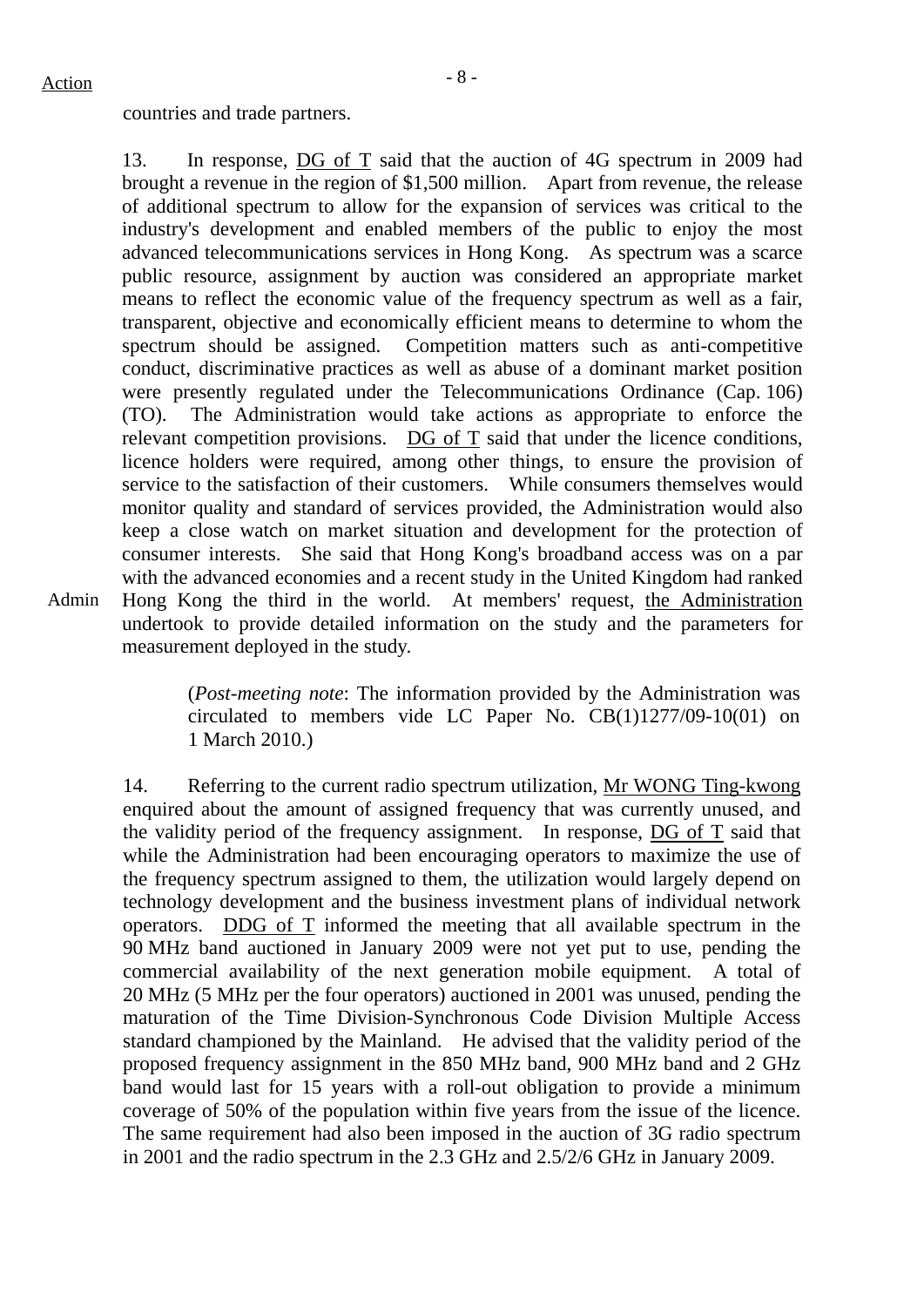#### *Reception of signals at locations near border areas*

15. Mr LAU Kong-wah said that some members of the public had relayed to him that the signals of local mobile phone networks were weak at some locations near border areas such as Sha Tau Kok, and mobile phones at these locations were often connected to the networks on the Mainland. He enquired what measures were in place to further improve the quality of local networks and the reception of signals at these locations.

16. In response, DDG of T said that with the inherent propagation characteristics of radio waves, as well as the close proximity of Hong Kong, Shenzhen and Zhuhai, it was inevitable that the coverage of mobile networks of Hong Kong and the Mainland would overlap in certain locations, especially along the border. In fact, economies sharing common borders faced similar problems and overspill signals could not be avoided completely. Regular tests and measurements of radio signals had been conducted jointly with the mainland authorities and the MNOs along the border and in remote areas in order to monitor the overspill signals. Follow-up actions where necessary would be taken as appropriate. Publicity was launched to alert users to check the display of their mobile phone first before they used their phones near the border or in remote areas. If their mobile phones indicated that they were connected to a mainland network, users could select their Hong Kong network through "manual network selection".

#### Summing up

17. The Chairman urged the Administration to take note of members' views and come up with measures to provide sufficient incentives for operators to improve the coverage and quality of their mobile phone services, particularly in country parks, remote and border areas.

| V. | Establishment of the unified regulator for the electronic<br>communications sector |  |                                                                                                               |  |       |    |
|----|------------------------------------------------------------------------------------|--|---------------------------------------------------------------------------------------------------------------|--|-------|----|
|    | (LC Paper No. $CB(1)821/09-10(06)$ -- Administration's                             |  | establishment of the unified<br>regulator for the electronic<br>communications sector                         |  | paper | on |
|    | LC Paper No. $CB(1)821/09-10(07)$ -- Paper on establishment of the                 |  | proposed Communications<br>Authority prepared by the<br>Legislative Council Secretariat<br>(background brief) |  |       |    |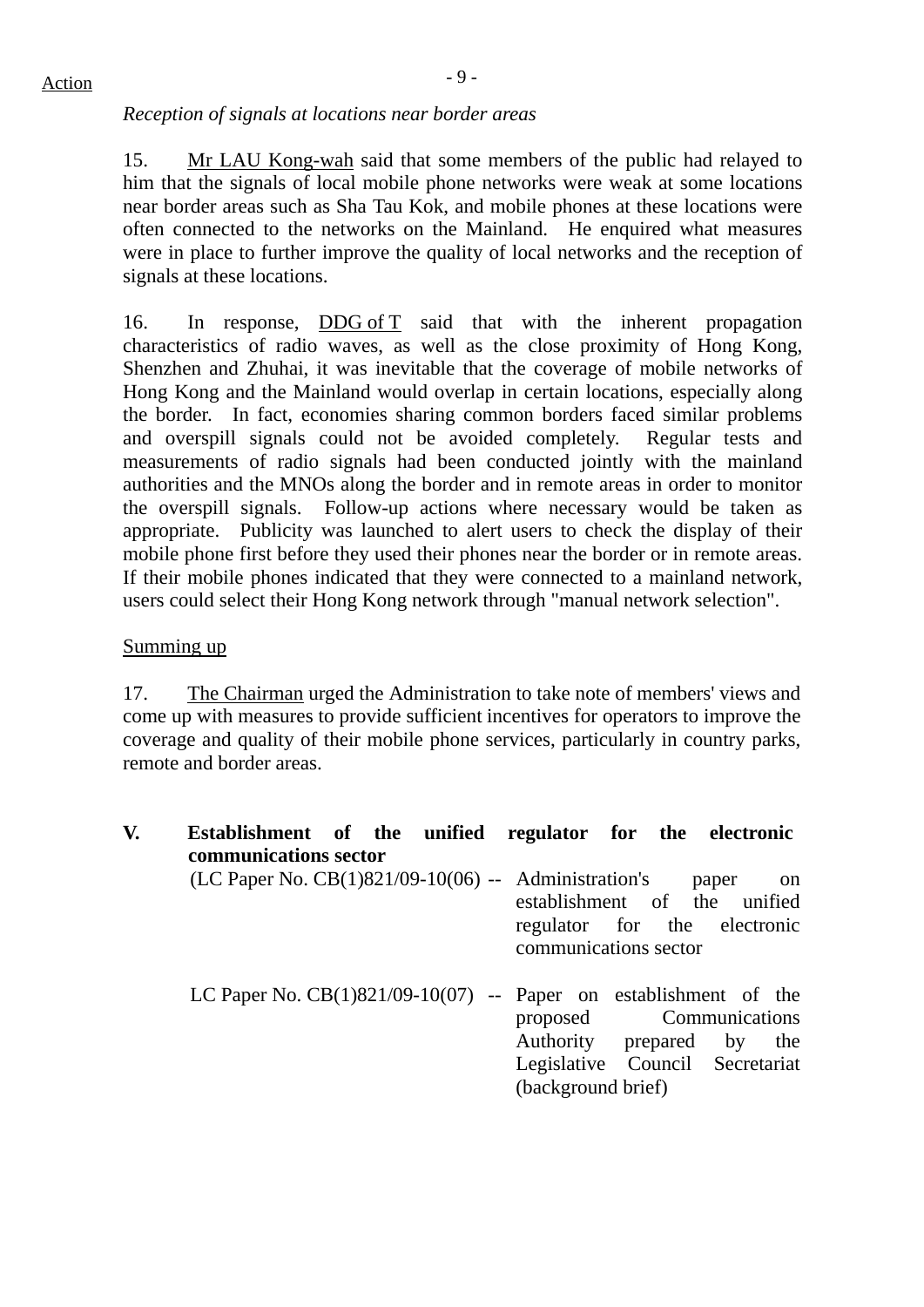LC Paper No. CB(1)847/09-10(02) *(tabled at the meeting and subsequently issued via email on 12 January 2010)*  Administration's paper on proposed establishment of the Communications Authority (power-point presentation materials))

#### Presentation by the Administration

18. At the invitation of the Chairman, the Secretary for Commerce and Economic Development (SCED) briefed members on the proposed setting up of a unified regulator, the Communications Authority (CA), to provide an effective, efficient, and well-coordinated regulation of a converging electronic communications sector. She said that the drafting of the Communications Authority Bill (CA Bill) had been more complicated than expected, as it involved preparation of a number of necessary consequential amendments to the existing Broadcasting Ordinance (Cap. 562) (BO) and TO. More time had been taken than expected to seek legal advice and comments from concerned parties. The Administration was close to finalizing the CA Bill and planned to introduce it into LegCo within the 2009-2010 legislative session.

19. The Deputy Secretary for Commerce and Industry (DSCED) then gave a power-point presentation on the background and the latest progress of the Administration's proposal, including the key arrangements for the merger of the BA and the Telecommunications Authority (TA); the proposed staged approach in building up the institution of the CA and the public mission of the CA.

#### Discussion

#### *Powers of the Communications Authority and the appointment of members*

20. Mr LEE Wing-tat noted that the proposed CA would comprise seven members: a non-official Chairman, four non-official members, one official member appointed by the Chief Executive (CE), and the Director-General of the executive department as an ex-officio member. Given its expanded remit with jurisdiction over the broadcasting and telecommunications sectors, Mr LEE expressed concern that the power vested on the proposed seven-member CA was too wide. He urged the Administration to consider increasing the membership of the CA (the non-official members in particular) to deal with the increased workload due to the consolidation of responsibility over the entire electronic communications sector. He enquired about the criteria for appointing members to the CA and said that members should be drawn from various professional/community sectors and stakeholder groups including those held opposing views to the Government.

21. Mrs Regina IP and Mr WONG Yuk-man shared Mr LEE Wing-tat's concern about the wide power of the proposed CA. Mr WONG Yuk-man said that the public should monitor closely the appointment mechanism and criteria to ensure that appointments to the CA were made in a fair, open and transparent manner and that the Board of the CA should possess the requisite expertise to understand and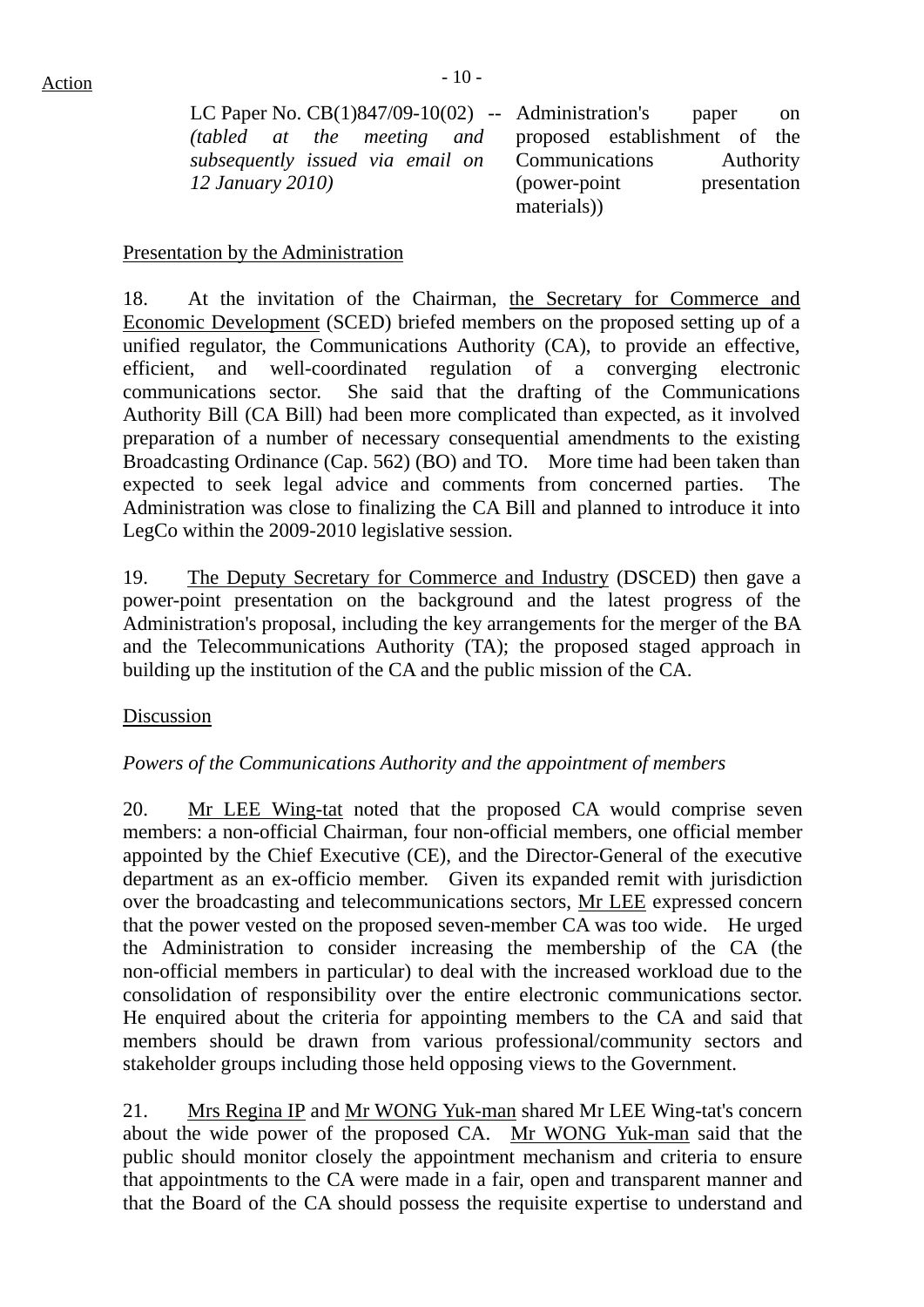deal with the complicated issues in the communications sectors. Ms Cyd HO said that in appointing members to the CA, care must be taken to ensure impartiality and guard against conflict of interests so as to enhance public confidence in the CA and maintain its credibility.

22. In response, SCED highlighted that while the CA would assume the existing statutory powers and functions of the BA and the TA in handling broadcasting and telecommunications licensing matters upon the enactment of the Communications Authority Ordinance (CA Ordinance), the CE in Council would remain the licensing authority. Pending a review to rationalize the BO and the TO after the establishment of the CA, there would be no immediate changes to the existing regulatory and licensing arrangements for broadcasting and telecommunications under the two ordinances. She said that a lean structure of seven members would ensure that views from different perspectives could be considered without compromising efficiency in the decision-making and approval process. Moreover, the consolidation of licensing and regulatory functions, the requisite experience and expertise in one single organization was expected to bring about streamlined practices, operational synergy and efficiency. She said that there were suggestions that the non-official chairperson of the Board should work full time in order to provide effective leadership and oversight. Committees would be set up to assist and advise the CA in discharging its functions and responsibilities. On the appointment of CA members, she highlighted that appointment would be made on the basis of the merit of the individual concerned, taking into account the candidate's ability, expertise, and experience and should be free from political considerations. Responding to Ms Emily LAU's enquiry whether the Administration would consider suggestion received during the consultation that the appointment of CA members should be endorsed by the LegCo, SCED said that the Administration was not inclined to adopt the suggestion which was unprecedented.

23. Mr LAU Kong-wah said that to achieve operational synergy and to ensure continuity and a smooth transition, it was important that some currently serving members would be appointed to the CA. He opined that the proposed Chinese title of the CA could not fully reflect its functions, and suggested that the Administration should come up with a more appropriate Chinese title that would encompass CA's responsibilities. SCED noted Mr LAU's suggestions. She said that the Administration would give further thoughts to the Chinese title and invited members' suggestion. In response to Mr LAU's enquiry about the committees to be set up under the CA, SCED said that the Administration attached great importance to public participation. Committees (such as the complaints committee) and advisory groups similar to those currently set up under the BA would be formed to involve industry representatives and members of the public in the decision-making process.

24. Ms Cyd HO sought elaboration on the policy purview of the new CA. She expressed concern that the licensing and regulatory regime might be used by the Administration to curb free flow of information and curtail freedom of speech. She also enquired about the future working relationship between the CA and Radio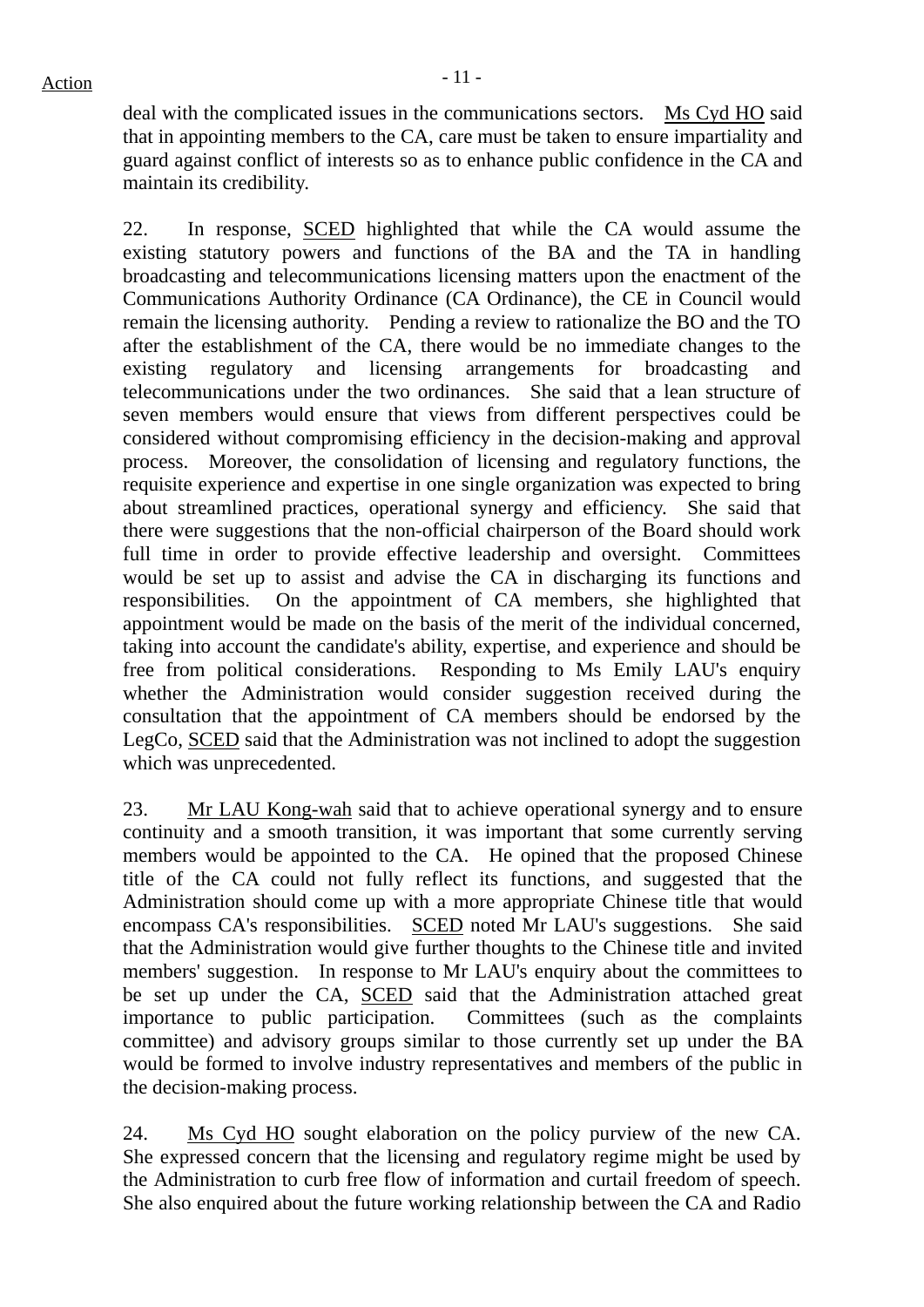Television Hong Kong (RTHK). In this connection, Ms Emily LAU asked how the Administration proposed to materialize the public mission of the CA to promote competition, innovation and investment in the communications market and to uphold freedom of expression.

25. In response, SCED assured members that the Administration was committed to upholding the principles of freedom of speech and publication which were core social values and basic human rights guaranteed by law. She said that there was no pre-censorship requirements in Hong Kong. The BA, in discharging its function to safeguard proper standards of television and radio programme contents, had promulgated the codes of practice on television and radio programme standards in accordance with prevailing community standards. She said that the Administration was now close to finalizing the CA Bill and would brief members on the structure of the CA, its purview and public mission as well as the related transition arrangements in the context of the legislative process in due course. As regards RTHK, she said that under the Memorandum of Understanding signed among RTHK, the policy Bureau and the BA, RTHK undertook to comply with the relevant codes of practice on programme standards issued by the BA and be answerable to any breaches of the codes. Such an arrangement had functioned effectively in the past and it was intended that a similar arrangement would be made between RTHK and the new CA.

26. Mr LEE Wing-tat enquired whether the Administration would regulate television and radio broadcasts on the Internet. In response, SCED said that only the maintenance and operation of broadcasting services involving the assignment of frequency spectrum was presently subject to a licensing and regulatory regime. Internet broadcasting was not defined as broadcasting services and therefore was not subject to licensing requirement. She said that being mindful of the community expectation to safeguard freedom of expression and promote free flow of information, the Administration had no intention at the present stage to regulate Internet broadcasting.

#### *Staged Approach*

27. Mrs Regina IP enquired about the structure of the CA and the key institutional arrangements for the amalgamation of the BA and the TA. In response, SCED explained that the OFTA and the Broadcasting Division of the Television and Entertainment Licensing Authority (TELA) would be merged into a new government department named the Office of the Communications Authority (OFCA) operating as a trading fund. The OFCA, headed by the Director-General (a public officer ranked at D6), would be the executive arm of the CA. In order not to undermine the immediate objective of urgently creating a unified regulator to meet the challenges of an increasingly converging environment, a staged approach was proposed whereby the new unified regulator would be set up as soon as possible to enforce the existing BO and TO and administer all the matters which currently fell under the purview of the BA and TA. In the second stage, the CA together with the Administration would carry out a comprehensive review of the existing regulatory regimes and prepare for a new comprehensive CA Bill to update,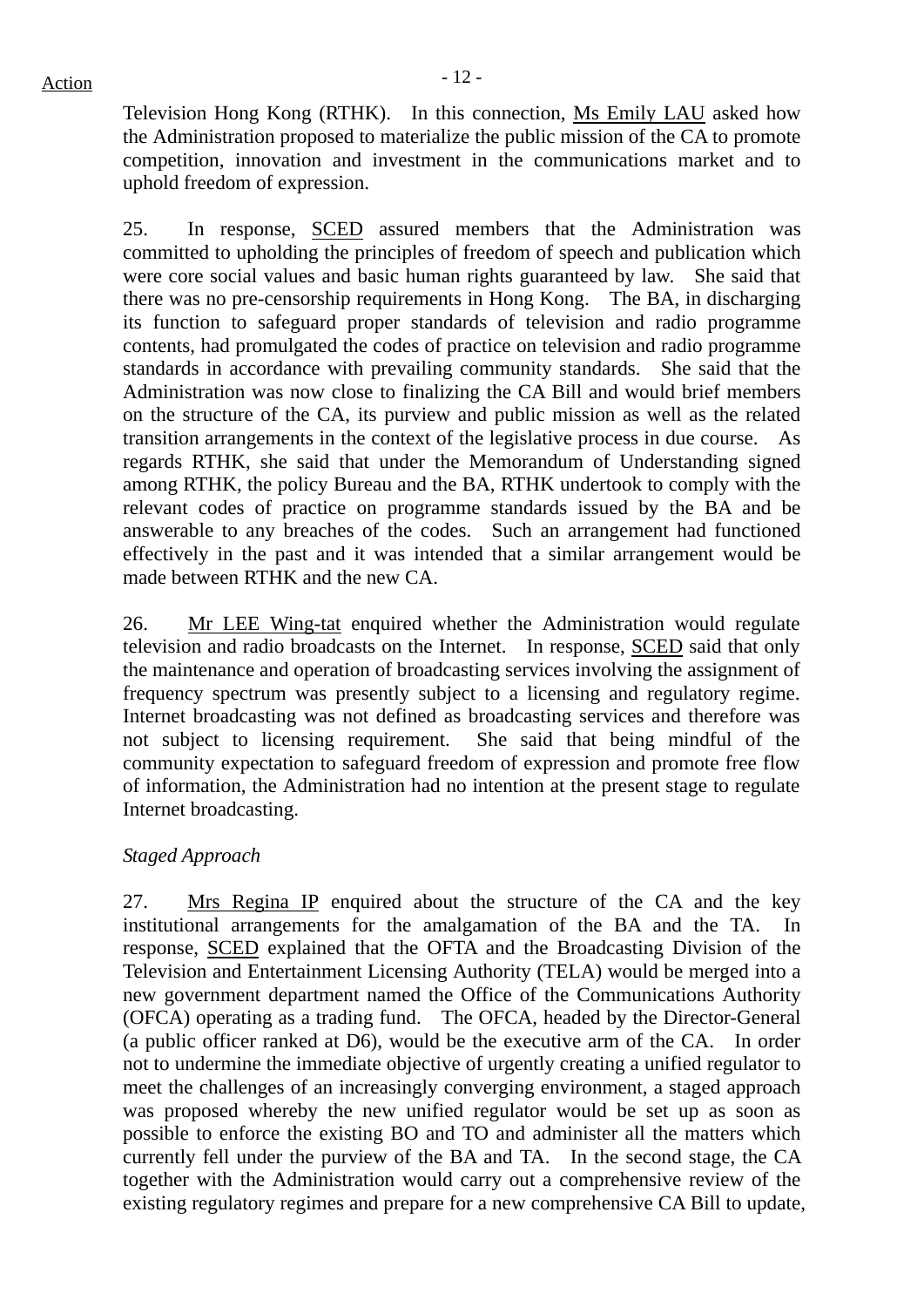rationalize and replace the existing TO and BO.

28. Mr WONG Yuk-man criticized the staged approach proposed by the Administration as illogical and putting the cart before the horse. He was of the view that the relevant ordinances should be reviewed and revamped prior to setting up the CA, in particular the TO which he considered draconian and outdated. Referring to the Administration's proposal for the CA to review and rationalize the BO and TO together with the Administration, he questioned why the public and the industry stakeholders would not be involved in the review. Mr Ronny TONG shared a similar view and said that the relevant ordinances should be reviewed and rationalized before the establishment of the CA.

29. In response, SCED said that while it was desirable to enshrine the unified regulatory framework in a piece of comprehensive legislation, this would however require a protracted and comprehensive review of the TO, BO and the BAO. That would in turn hold up the early establishment of the CA. Instead of embarking on a major fundamental and ambitious review of the ordinances with a view to consolidating them into a single piece of legislation with extensive rationalization, updating and amendment, the Administration considered it expedient to set up the CA as soon as possible through the structural merger of the TA and BA. SCED highlighted that the advantage of the staged approach was that it would enable the CA to be established and function as soon as possible to deal with market convergence that was already taking place, to provide input in the review of the provisions of the TO and BO, and to have ownership of the strengthened regime that would eventually emerged. The new CA would also be tasked to review and rationalize the ordinances together with the Administration in consultation with the industries concerned, the public and the LegCo. As regards consultation, she assured members that the operation of the CA would be highly transparent, and that in accordance with the established procedures, the public, the industries and the LegCo would be consulted in the legislative process.

#### *Consolidation of competition provisions*

30. Mr LEE Wing-tat enquired about the regulation of competition matters in respect of the telecommunications and broadcasting sectors upon the establishment of CA. Mr Ronny TONG expressed concern about the grey area and the overlaps that might arise in handling licensing matters and enforcing competition provisions.

31. In response, SCED said that the scope currently covered by the competition provisions in the telecommunications and the broadcasting sectors were different, so were the appeal mechanisms. The existing institutional arrangements of having two dissimilar competition regimes might become untenable when cross-sectoral anti-competitive practices arose as a result of further convergence in the communications market. To facilitate the CA to deal with complicated cross-sectoral competition issues and provide a one-stop-shop for resolving other regulatory issues in a convergent environment, the two separate competition regimes set out respectively under the TO and BO would be rationalized. ensure consistency, the two separate appeal mechanisms would also be rationalized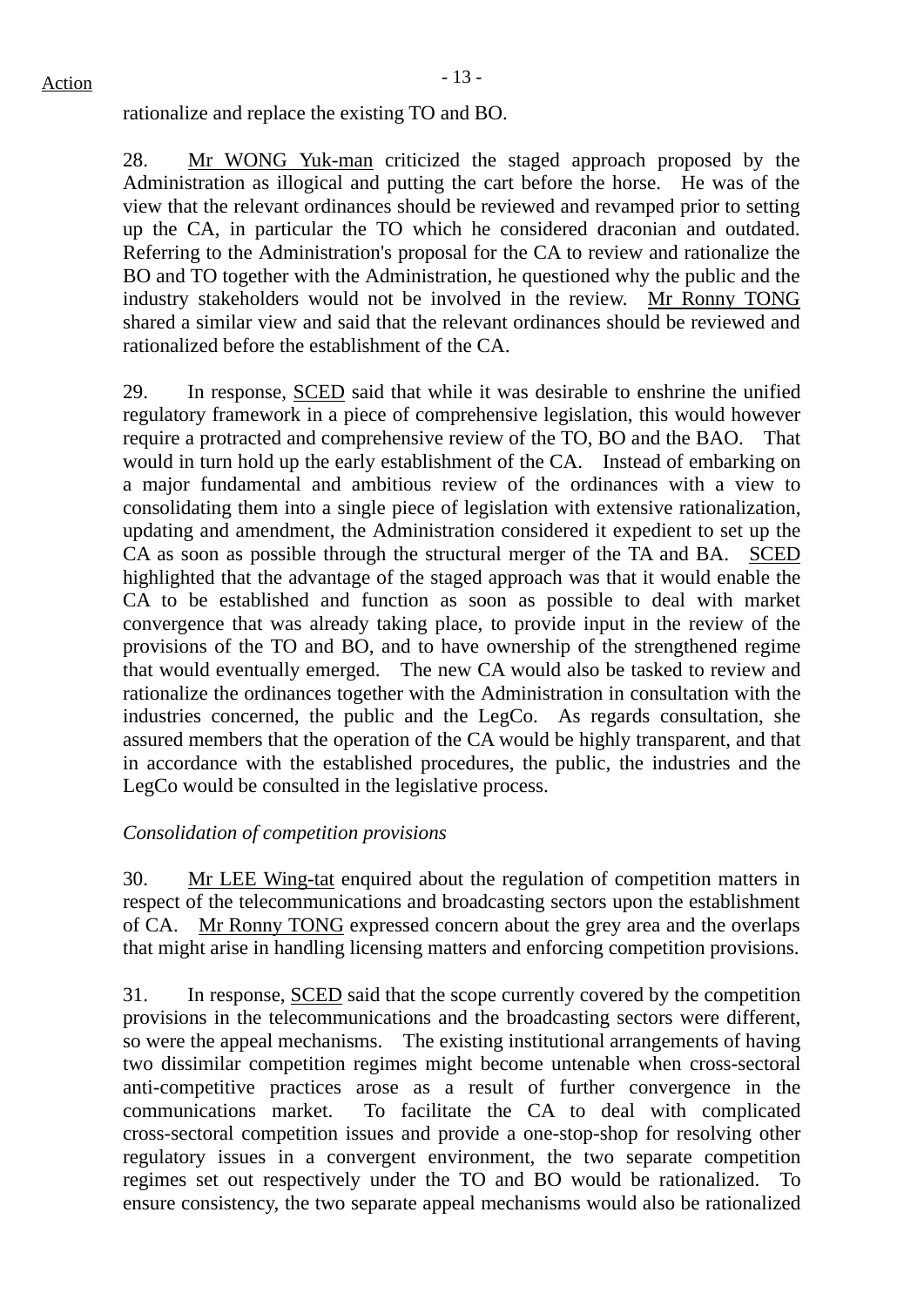so that one single appellate body would be vested with the responsibility on competition matters for the entire electronic communications sector. On Mr Ronny TONG's concern about overlaps, SCED said that upon the enactment of the CA Ordinance, the CA would take over the existing powers and functions of the TA and BA, both of which would be abolished. The competition provisions in the TO and the BO would be repealed and the relevant provisions would be consolidated into one single set of competition provisions applicable to the whole electronic communications sector under the proposed Competition Bill. Consequential amendments to the relevant ordinances would be made to synchronize with the progress of the legislative process and facilitate a smooth transition.

**VI. Chargeable mobile content services delivered via Short Messaging Services**

| $(LC$ Paper No. $CB(1)821/09-10(08)$ -- Administration's                                                                                    | paper<br><sub>on</sub><br>chargeable mobile content services<br>delivered via Short Messaging<br><b>Services</b> |
|---------------------------------------------------------------------------------------------------------------------------------------------|------------------------------------------------------------------------------------------------------------------|
| LC Paper No. $CB(1)821/09-10(09)$ -- Relevant newspaper cuttings                                                                            |                                                                                                                  |
| LC Paper No. $CB(1)847/09-10(03)$ -- Administration's<br>(tabled at the meeting and<br>subsequently issued via email on<br>12 January 2010) | paper<br><sub>on</sub><br>chargeable mobile content services<br>(power-point)<br>presentation<br>materials)      |

Presentation by the Administration

32. At the invitation of the Chairman, PSCED(CT) and Dr Hubert CHAN, Chairman of the Communications Association of Hong Kong (Chairman/CAHK), briefed the Panel on the billing disputes in connection with chargeable mobile content services (MCS) provided through Short Messaging Services (SMS) and the action that had been taken by OFTA to address the problem. Members noted that the CAHK had promulgated a voluntary industry Code of Practice (CoP) on 11 January 2010 to improve the transparency about charging information and arrangements for MCS. Content providers (CPs) were required, among other things, to indicate prominently the chargeable nature of the services and at what time such charges would start to trigger, provide clear charging information, obtain clear consent from user before service provision, set out clearly straightforward arrangements for unsubscribing or deregistering from the services, and ensure that any MCS related billing dispute between a customer and a CP should not affect other telecommunications services subscribed by the concerned customer with the MNO.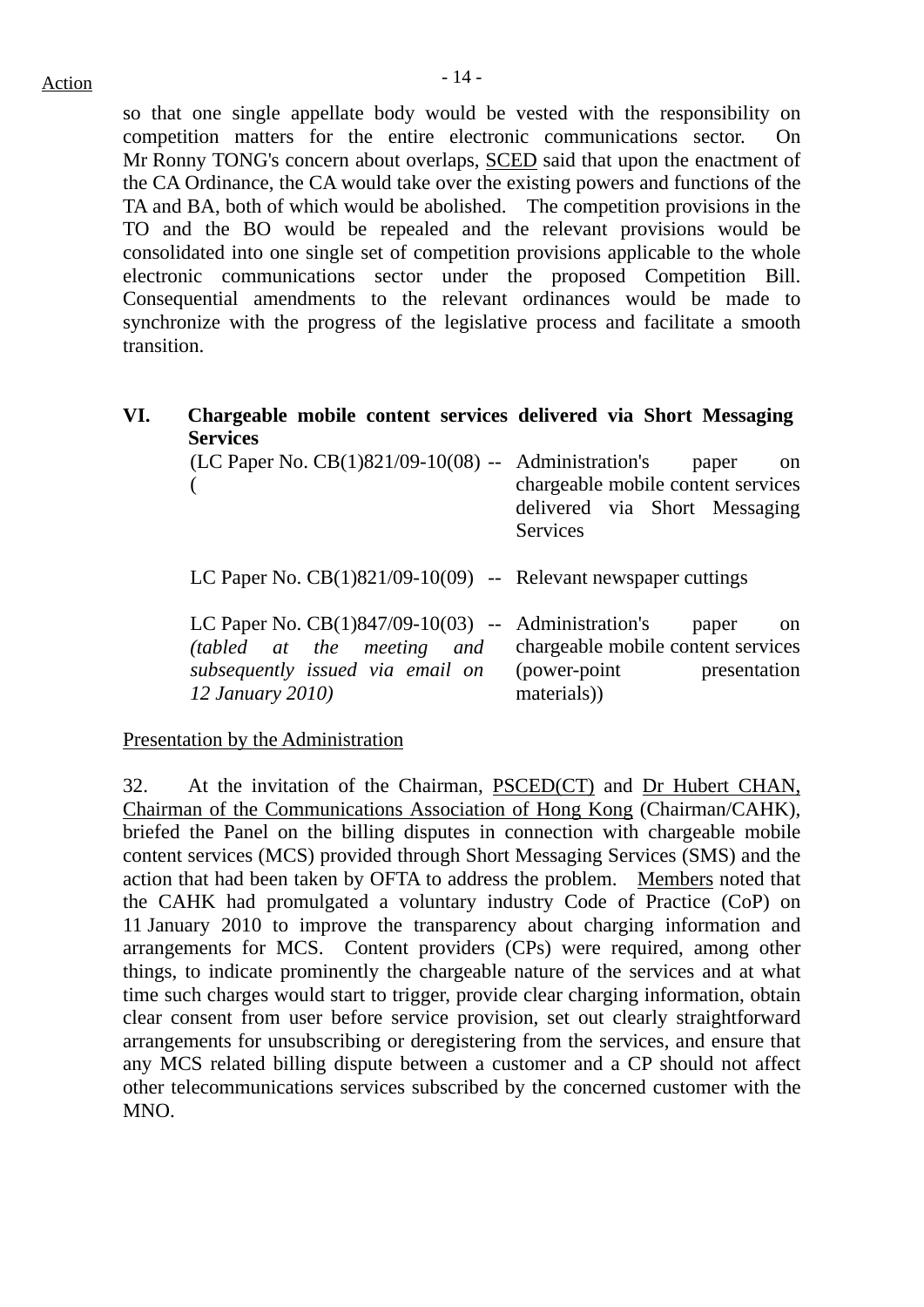#### Discussion

#### *Follow-up action taken by OFTA*

33. Mr CHEUNG Man-kwong said that despite having received 96 complaints about billing disputes in connection with chargeable MCS in 2009, OFTA had not taken positive steps to address the problem until the Consumer Council (CC) published its report on 15 December 2009. He considered that OFTA, in failing to act promptly, had not effectively discharged its functions to safeguard consumer interests. Sharing a similar view, Mr LEE Wing-tat said that OFTA should have acted in the first place to protect consumers from the costly message traps.

34. In response, PSCED(CT) and DG of T disagreed that OFTA had failed to discharge its functions in due diligence. DG of T said that the Administration attached great importance to safeguarding consumer interests, and that OFTA had followed up on the complaints received. By the time CC published its report in mid-December 2009, more than half of the complaints received up to that date had already been satisfactorily resolved by the MNOs. She gave an account on the actions taken in response to the complaints on MCS-related billing disputes. In brief, OFTA had written to MNOs on 4 November 2009 to draw their attention to the problem and explore what measures could be taken to improve the system, in particular, whether an alert or warning could be inserted in each SMS message containing chargeable content. On 20 November 2009, OFTA issued a consumer alert to advise the consumers on necessary precautionary measures to avoid possible billing disputes and unnecessary financial loss due to subscription to and consumption of MCS. OFTA had met with MNOs on 26 November to pursue the matter. At a meeting between OFTA and senior level representatives of MNOs on 16 December 2009, a consensus was reached to develop a voluntary industry CoP for improving transparency of charging information of chargeable MCS. Following the joint effort with the MNOs in the last few weeks, the CoP was promulgated by the CAHK on 11 January 2010. She highlighted that it took time to work out and finalize the CoP in view of the complicated legal matters involved and the need to set out duties and procedures for respective parties involved in the implementation of the CoP.

35. Ms Emily LAU noted that the Chief Executive and SCED had publicly voiced their concern about the sharp rise in the incidents of charging disputes in connection with MCS. She queried why these were not mentioned in the chronological account provided by the Administration.

36. In response to Mr LAU Kong-wah's enquiry about the settlement arrangements for the billing disputes, DG of T advised that most of the cases were resolved by partial waiver of payment.

37. Ms Connie LAU, Chief Executive Officer of CC (CEO/CC) said that of the 646 complaints received in 2009, about 560 cases involved charging disputes. Majority of the cases were settled by a 20% to 30% discount in payment. She undertook to provide an analysis of the settlement arrangements in respect of the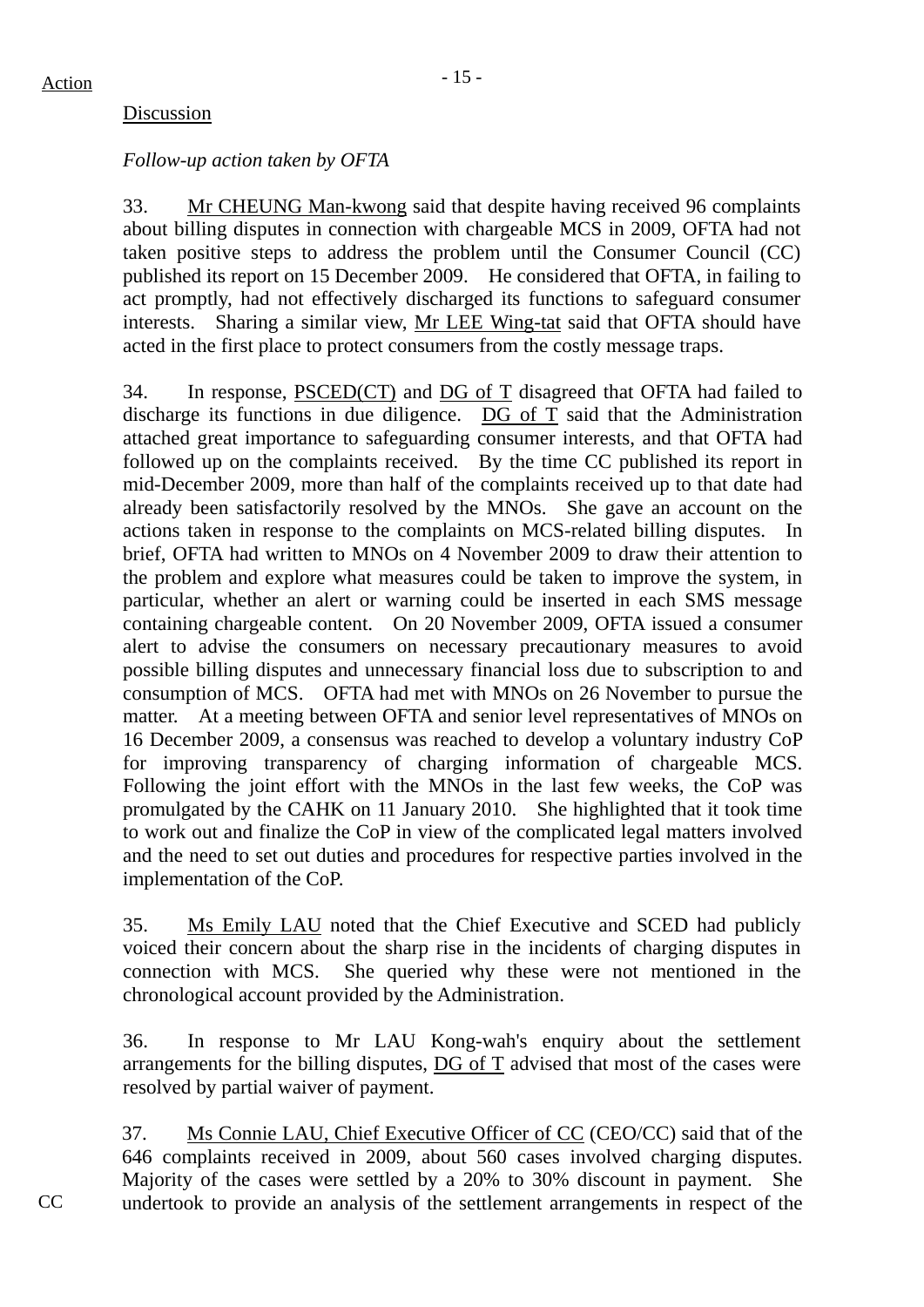complaints received by CC about billing disputes in connection with MCS provided through SMS. Upon members' enquiry, she advised that CC had received 66 complaint cases related to MCS billing disputes following the publication of its report on 15 December 2009 up till the end of December 2009. Some of the cases were incidents that occurred before the publication of the report.

#### *The industry Code of Practice*

38. Mr LEE Wing-tat said that the voluntary CoP seemed to be toothless and doubted whether the self-regulatory approach would be effective in resolving the problem as the MNOs and the CPs had common financial interests. He questioned why the Administration had not considered regulating the conduct of MNOs and CPs for consumer protection by way of legislation.

39. In response, PSCED(CT) said that regulation through legislation involved a lengthy legislative process. The introduction of a voluntary CoP, on the other hand, was the quickest way to put in place a workable mechanism to address public concern in a pragmatic way. He assured members that the Administration would closely monitor the implementation of the CoP and assess its effectiveness. If problems persisted after the CoP had been implemented, the Administration would consider whether or not there was a case to pursue legislative amendments for consumer protection.

40. Mr WONG Yuk-man criticized the Administration for its slow response and failure to catch up with the rapidly developing technologies and advanced communications services. He said that OFTA, mindful not to affect the development of the industry, had been too lenient to the big financial conglomerates. As such, consumers were often helpless in the midst of disputes as the voluntary CoP had no legal backing.

41. In response, PSCED(CT) said that care must be taken to strike a proper balance between protecting the interests of consumers and maintaining the legitimate interests of commercial investments as well as allowing room for the healthy development of the industry. DG of T added that misleading sales practices were regulated under section 7M of TO. In 2009, about 40 cases had been handled. In 2008, one case of breach resulted in financial penalty of \$220,000.

42. Mr Andrew LEUNG sought elaboration on the enforcement of the CoP and invited CC's representative to comment on the CoP and ways to enhance its effectiveness. In reply, DG of T and Chairman/CAHK said that an Administrative Agency (AA) would be set up, among other things, to draw up detailed procedures and assessment criteria for evaluating CPs' compliance with the CoP. The AA would conduct regular compliance checks and investigation of any suspected breaches of the CoP. Network operators could make contractual arrangements for the delivery of MCS and fee collection services only with those CPs that had obtained a Letter of Positive Assessment from the AA. In the case of non-compliance, the CPs had to suspend their service pending rectification to be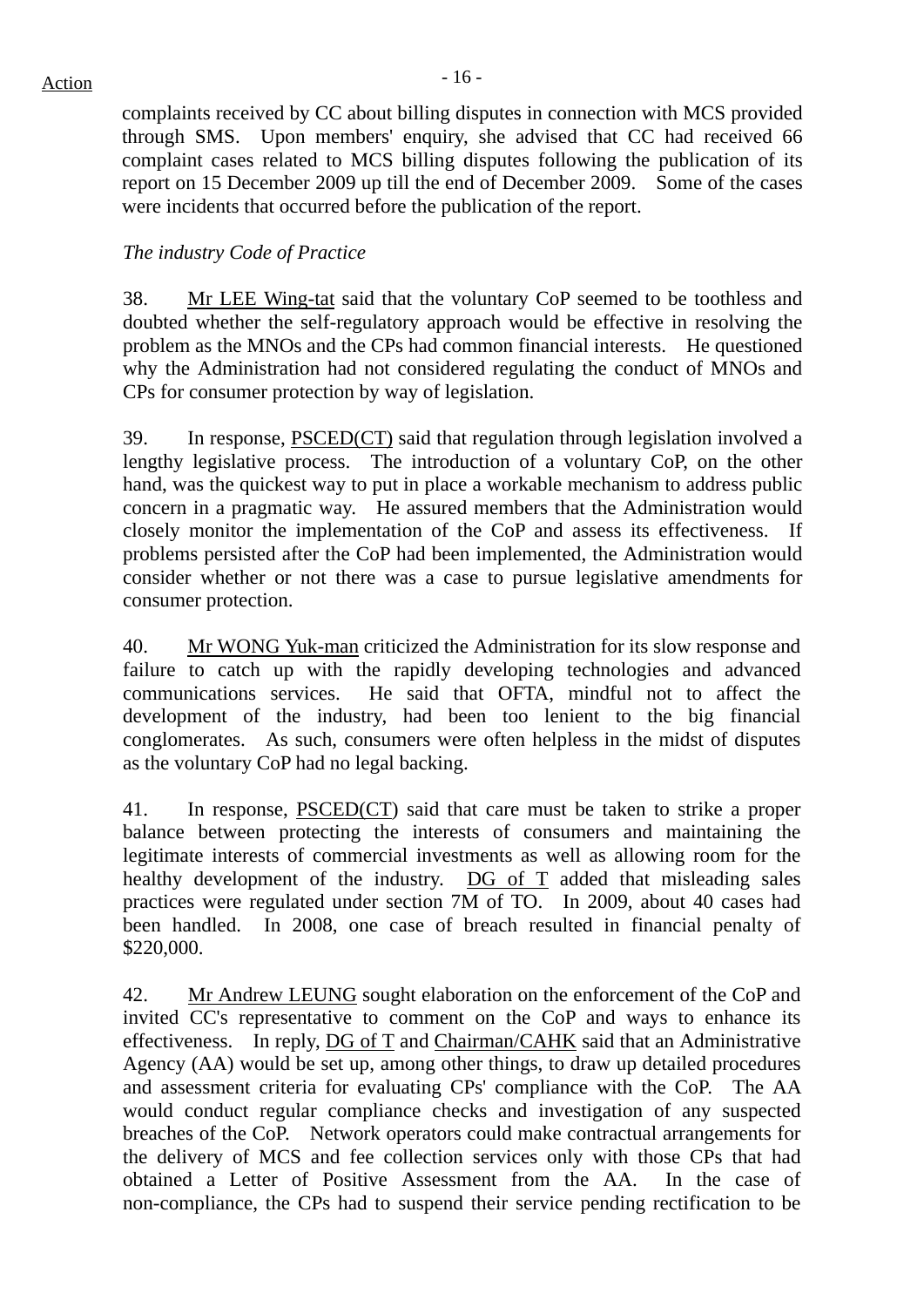made within 24 hours. Failure to make rectifications or repeated non-compliance might result in the termination of the service of the CP on the mobile operators' platform.

43. Citing a case in which a consumer reported receiving 80 messages each costing \$5 within an hour, CEO/CC said that it was important to specify clearly how to provide would-be consumers with clear charging information in an easily understood way. To avoid charging disputes over big bills, she suggested that subscribers should be allowed to set a cap on charges and be notified when the cap was exceeded. In the event of a termination of service, the MNO should help in resolving billing disputes between customers and third party CPs and take an active coordinating role to ensure that the charging disputes would not affect the normal mobile phone services of the subscriber concerned. On the effectiveness of the CoP, she said that as the industry code was voluntary, its success would depend on whether the AA and the MNOs would strictly enforce the provisions. Suggestion was made that regular reviews be conducted to monitor the implementation and assess the effectiveness of the CoP. She said that more information should be provided on the establishment of the AA, including its composition and membership. She also raised concern on how to plug the loophole of a non-complying CP continuing to operate under a new name. At members' request, CEO/CC undertook to provide a written submission on CC's views on the CoP and suggestions on ways to enhance the effectiveness of enforcement. Mr Andrew LEUNG thanked CEO/CC for the suggestions and said that CC should be represented in the AA.

(*Post-meeting note*: CC's written response was circulated to members vide LC Paper No. CB(1)1206/09-10(01) on 23 February 2010.)

44. Mr LAU Kong-wah noted the common market practice of a respective 30% and 70% revenue split between MNOs and CPs in respect of each chargeable message. He called on Chairman/CAHK to relay members' concern to the MNOs and CPs and urge them to refrain from sending misleading and tricky SMS that would clock up big bills for consumers, some of whom were youngsters and elderly people. He suggested that the issue be revisited in six months' time to review the progress of implementation and the effectiveness of the CoP.

45. In reply, Chairman/CAHK explained that chargeable content services were often provided by third party CPs delivered on the networks of the MNOs. Most of these third party CPs might not have a direct billing relationship with their target customers and relied on the readily available billing mechanism which the MNO had with the customers. The usual arrangement was for CPs to enter into a commercial contract with the MNOs for using MNOs' network and the MNOs to collect usage fee on behalf of CPs. On average, CPs paid MNOs 30% of what they received for each chargeable message.